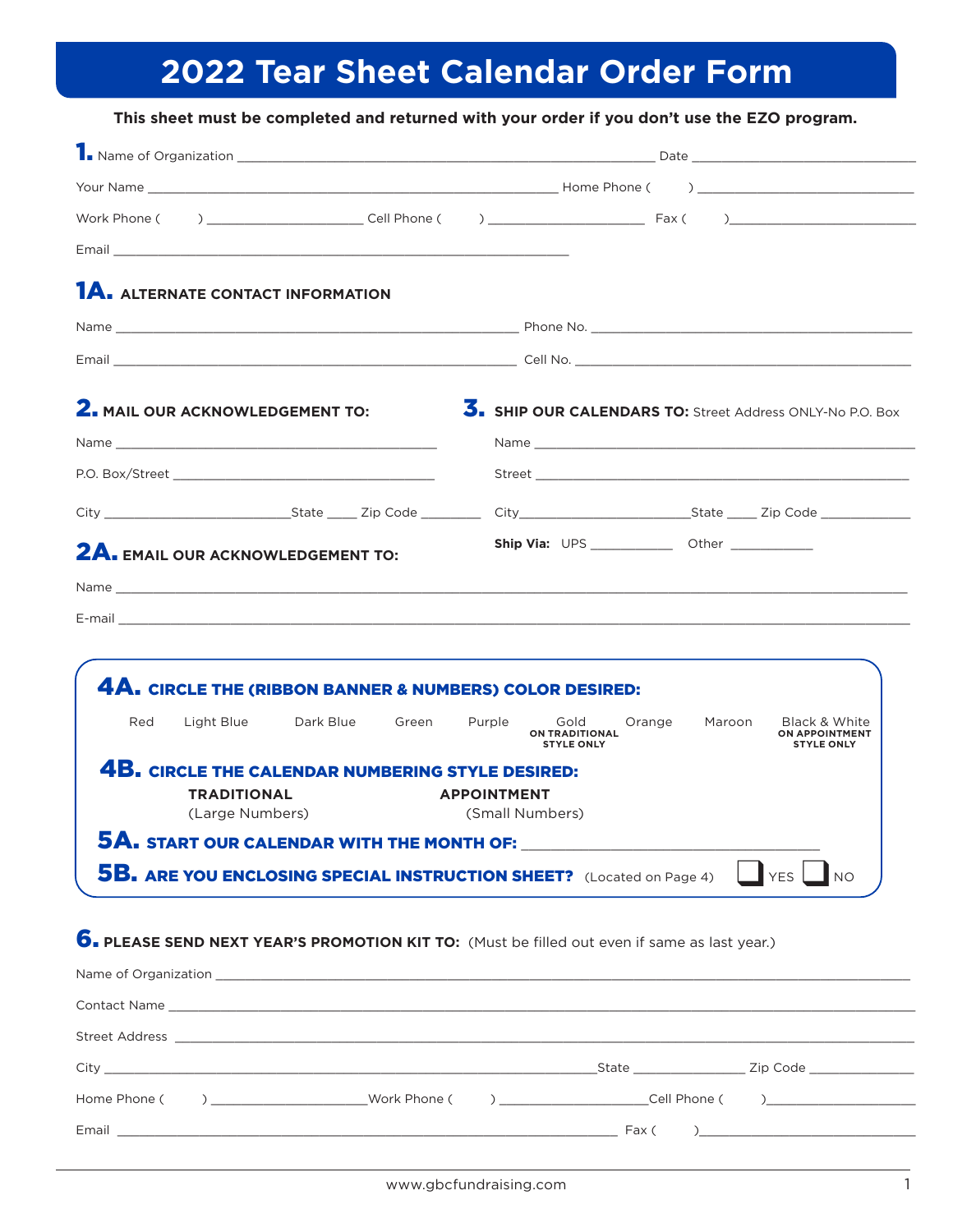|     |                                                                                                                                                                                                                         | <b>Quantity</b>              | <b>Price Each</b> | <b>Total</b>                                                                                                                                                                                                                                                                                                                                                                                                                                                                                                                                                                                                                                                                                                                                                                                                                                                                                                                                                                                                                     |
|-----|-------------------------------------------------------------------------------------------------------------------------------------------------------------------------------------------------------------------------|------------------------------|-------------------|----------------------------------------------------------------------------------------------------------------------------------------------------------------------------------------------------------------------------------------------------------------------------------------------------------------------------------------------------------------------------------------------------------------------------------------------------------------------------------------------------------------------------------------------------------------------------------------------------------------------------------------------------------------------------------------------------------------------------------------------------------------------------------------------------------------------------------------------------------------------------------------------------------------------------------------------------------------------------------------------------------------------------------|
|     | Total Number of Calendars (Please refer to Price Chart on Page 5)                                                                                                                                                       |                              |                   |                                                                                                                                                                                                                                                                                                                                                                                                                                                                                                                                                                                                                                                                                                                                                                                                                                                                                                                                                                                                                                  |
|     | <b>Total Number of Listings</b>                                                                                                                                                                                         |                              | 15¢               |                                                                                                                                                                                                                                                                                                                                                                                                                                                                                                                                                                                                                                                                                                                                                                                                                                                                                                                                                                                                                                  |
|     | (Listing consists of not more than 28 characters and spaces)                                                                                                                                                            |                              |                   |                                                                                                                                                                                                                                                                                                                                                                                                                                                                                                                                                                                                                                                                                                                                                                                                                                                                                                                                                                                                                                  |
|     | Total Number of Display (Block) Ad Spaces<br>(NOTE: Minimum advertising set-up charge is \$75.00)                                                                                                                       |                              | \$6.25            |                                                                                                                                                                                                                                                                                                                                                                                                                                                                                                                                                                                                                                                                                                                                                                                                                                                                                                                                                                                                                                  |
|     | <b>Total Number of New Ad Logos</b><br>(List advertisers on Page 4)                                                                                                                                                     |                              | \$15.00           |                                                                                                                                                                                                                                                                                                                                                                                                                                                                                                                                                                                                                                                                                                                                                                                                                                                                                                                                                                                                                                  |
|     | <b>Total Number of Color Display Ads</b><br>(List advertisers on Page 4)                                                                                                                                                |                              | \$15.00           |                                                                                                                                                                                                                                                                                                                                                                                                                                                                                                                                                                                                                                                                                                                                                                                                                                                                                                                                                                                                                                  |
|     | <b>Total Lines of Directory Ads &amp; Category Headings</b><br>(NOTE: Minimum advertising set-up charge is \$75.00)                                                                                                     |                              | \$1.20            |                                                                                                                                                                                                                                                                                                                                                                                                                                                                                                                                                                                                                                                                                                                                                                                                                                                                                                                                                                                                                                  |
|     | <b>Total Number of Directory Ads</b><br>and/or Category Headings printed in Color                                                                                                                                       |                              | \$5.00            |                                                                                                                                                                                                                                                                                                                                                                                                                                                                                                                                                                                                                                                                                                                                                                                                                                                                                                                                                                                                                                  |
|     | (List advertisers or category headings on Page 4)                                                                                                                                                                       |                              |                   |                                                                                                                                                                                                                                                                                                                                                                                                                                                                                                                                                                                                                                                                                                                                                                                                                                                                                                                                                                                                                                  |
|     | <b>Total Number of Color Pictures</b><br>(Photos/ Logos/Line Art please refer to Price Chart on Page 5)<br>Quantity must match numbers of calendars ordered on line 7<br>$\Box$ Check here if using last year's picture |                              |                   |                                                                                                                                                                                                                                                                                                                                                                                                                                                                                                                                                                                                                                                                                                                                                                                                                                                                                                                                                                                                                                  |
|     |                                                                                                                                                                                                                         |                              | \$30.00           |                                                                                                                                                                                                                                                                                                                                                                                                                                                                                                                                                                                                                                                                                                                                                                                                                                                                                                                                                                                                                                  |
|     | New Black & White Picture - (Photo/Line Art/Logo)                                                                                                                                                                       |                              | N/C               |                                                                                                                                                                                                                                                                                                                                                                                                                                                                                                                                                                                                                                                                                                                                                                                                                                                                                                                                                                                                                                  |
|     | Repeat Black & White Picture - (Photo/Line Art/Logo)<br>□ Check here if using Exactly the Same B&W picture<br>used on your last order                                                                                   |                              |                   | N/C                                                                                                                                                                                                                                                                                                                                                                                                                                                                                                                                                                                                                                                                                                                                                                                                                                                                                                                                                                                                                              |
|     | <b>One Color Line Art/Logo</b> (Please indicate color choice and instructions<br>on Special Instructions sheet page 4)                                                                                                  |                              | \$15.00           |                                                                                                                                                                                                                                                                                                                                                                                                                                                                                                                                                                                                                                                                                                                                                                                                                                                                                                                                                                                                                                  |
|     |                                                                                                                                                                                                                         |                              |                   |                                                                                                                                                                                                                                                                                                                                                                                                                                                                                                                                                                                                                                                                                                                                                                                                                                                                                                                                                                                                                                  |
|     |                                                                                                                                                                                                                         |                              |                   |                                                                                                                                                                                                                                                                                                                                                                                                                                                                                                                                                                                                                                                                                                                                                                                                                                                                                                                                                                                                                                  |
| ID# | List Specialty Calendar Items/Options (Please refer to Special Items/Options Price Chart on Pages 10 & 11)                                                                                                              |                              |                   |                                                                                                                                                                                                                                                                                                                                                                                                                                                                                                                                                                                                                                                                                                                                                                                                                                                                                                                                                                                                                                  |
|     | <b>Description</b>                                                                                                                                                                                                      |                              |                   |                                                                                                                                                                                                                                                                                                                                                                                                                                                                                                                                                                                                                                                                                                                                                                                                                                                                                                                                                                                                                                  |
|     |                                                                                                                                                                                                                         |                              | \$                |                                                                                                                                                                                                                                                                                                                                                                                                                                                                                                                                                                                                                                                                                                                                                                                                                                                                                                                                                                                                                                  |
|     |                                                                                                                                                                                                                         |                              |                   |                                                                                                                                                                                                                                                                                                                                                                                                                                                                                                                                                                                                                                                                                                                                                                                                                                                                                                                                                                                                                                  |
|     |                                                                                                                                                                                                                         |                              |                   |                                                                                                                                                                                                                                                                                                                                                                                                                                                                                                                                                                                                                                                                                                                                                                                                                                                                                                                                                                                                                                  |
|     | <u> 1988 - Jan Barnett, fransk politiker (d. 1988)</u>                                                                                                                                                                  |                              |                   |                                                                                                                                                                                                                                                                                                                                                                                                                                                                                                                                                                                                                                                                                                                                                                                                                                                                                                                                                                                                                                  |
|     | <u> 2000 - Andrea San Andrea San Andrea San Andrea San Andrea San Andrea San Andrea San Andrea San Andrea San An</u>                                                                                                    |                              |                   |                                                                                                                                                                                                                                                                                                                                                                                                                                                                                                                                                                                                                                                                                                                                                                                                                                                                                                                                                                                                                                  |
|     |                                                                                                                                                                                                                         | Sub-Total                    |                   |                                                                                                                                                                                                                                                                                                                                                                                                                                                                                                                                                                                                                                                                                                                                                                                                                                                                                                                                                                                                                                  |
|     | Florida Customers Only (Please Include Appropriate Taxes)                                                                                                                                                               |                              |                   |                                                                                                                                                                                                                                                                                                                                                                                                                                                                                                                                                                                                                                                                                                                                                                                                                                                                                                                                                                                                                                  |
|     | <b>Shipping Charges</b> (Please refer to Price Chart on Pages 6 & 7)                                                                                                                                                    |                              |                   |                                                                                                                                                                                                                                                                                                                                                                                                                                                                                                                                                                                                                                                                                                                                                                                                                                                                                                                                                                                                                                  |
|     | □ Check here if NO Brown Calendar bags,<br>mailing envelopes or plastic door knob bags                                                                                                                                  | <b>Total Amount of Order</b> |                   |                                                                                                                                                                                                                                                                                                                                                                                                                                                                                                                                                                                                                                                                                                                                                                                                                                                                                                                                                                                                                                  |
|     | <b>Total Amount Enclosed</b>                                                                                                                                                                                            |                              |                   |                                                                                                                                                                                                                                                                                                                                                                                                                                                                                                                                                                                                                                                                                                                                                                                                                                                                                                                                                                                                                                  |
|     | (Check or Money Orders payable to GBC FUNDRAISINGmust accompany this order)                                                                                                                                             |                              |                   |                                                                                                                                                                                                                                                                                                                                                                                                                                                                                                                                                                                                                                                                                                                                                                                                                                                                                                                                                                                                                                  |
|     | Signature of Purchaser                                                                                                                                                                                                  | Title                        | Date              | $\updownarrow$<br>$\begin{array}{c} \updownarrow \\ \downarrow \end{array}$<br>$\begin{array}{c} \updownarrow \\ \downarrow \end{array}$<br>$\begin{picture}(20,20) \put(0,0){\line(1,0){10}} \put(15,0){\line(1,0){10}} \put(15,0){\line(1,0){10}} \put(15,0){\line(1,0){10}} \put(15,0){\line(1,0){10}} \put(15,0){\line(1,0){10}} \put(15,0){\line(1,0){10}} \put(15,0){\line(1,0){10}} \put(15,0){\line(1,0){10}} \put(15,0){\line(1,0){10}} \put(15,0){\line(1,0){10}} \put(15,0){\line(1$<br>$\begin{array}{c} \updownarrow \\ \downarrow \end{array}$<br>$\frac{1}{\sqrt{1-\frac{1}{2}}}\frac{1}{\sqrt{1-\frac{1}{2}}}\frac{1}{\sqrt{1-\frac{1}{2}}}\frac{1}{\sqrt{1-\frac{1}{2}}}\frac{1}{\sqrt{1-\frac{1}{2}}}\frac{1}{\sqrt{1-\frac{1}{2}}}\frac{1}{\sqrt{1-\frac{1}{2}}}\frac{1}{\sqrt{1-\frac{1}{2}}}\frac{1}{\sqrt{1-\frac{1}{2}}}\frac{1}{\sqrt{1-\frac{1}{2}}}\frac{1}{\sqrt{1-\frac{1}{2}}}\frac{1}{\sqrt{1-\frac{1}{2}}}\frac{1}{\sqrt{1-\frac{1}{2}}}\frac{1}{\sqrt{1-\frac{$<br>$\updownarrow$ $\updownarrow$ |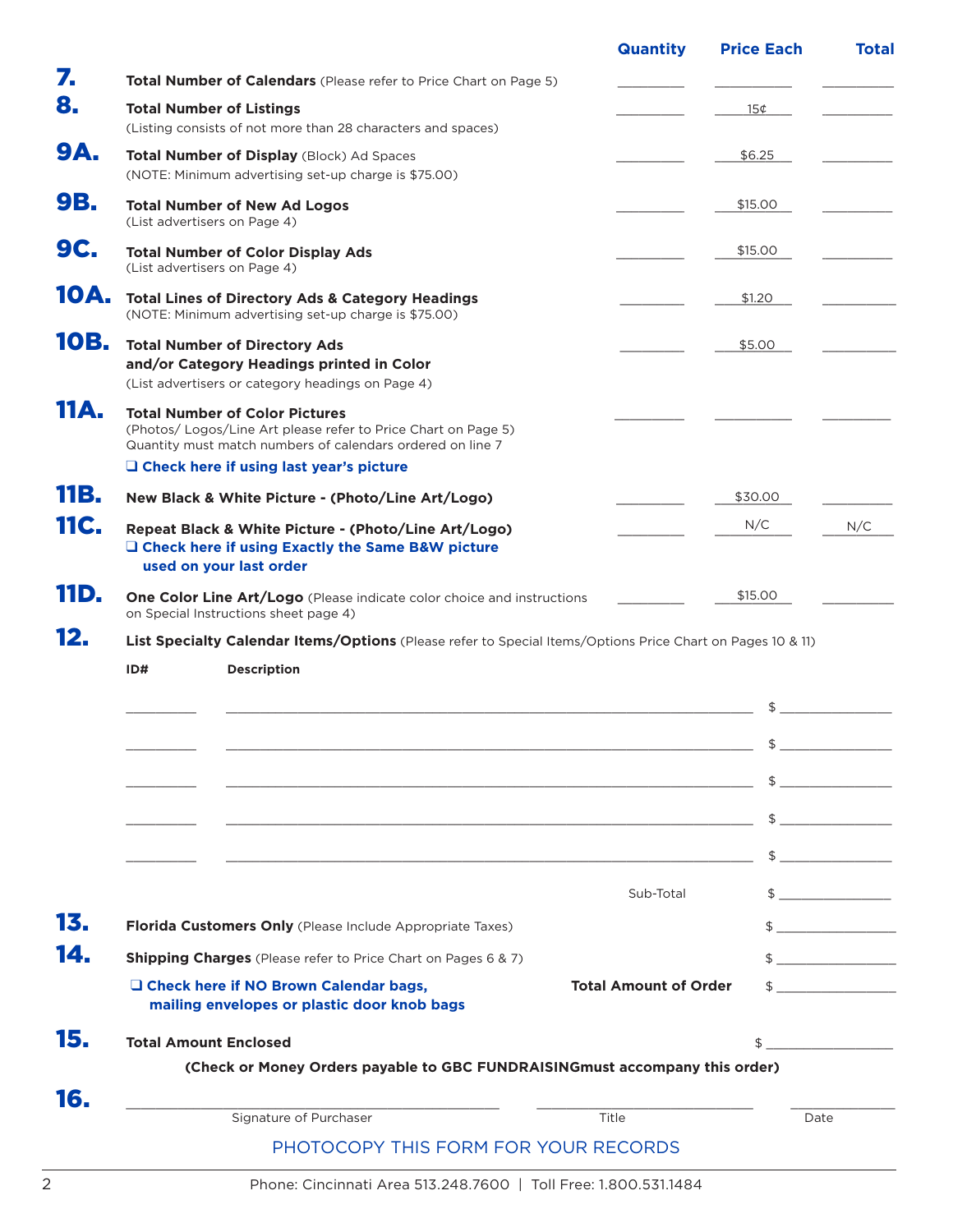# **Tear Sheet Title Sheet**

**This sheet must be completed and returned with your order if you don't use the EZO program.**

|                                                                                                                                  | Print Ribbon Heading Here as you Wish it to appear on your Calendar<br>PLEASE WRITE "SAME AS LAST YEAR" if the "ribbon heading" is to be printed the same<br>as on last year's calendar publication.                       |
|----------------------------------------------------------------------------------------------------------------------------------|----------------------------------------------------------------------------------------------------------------------------------------------------------------------------------------------------------------------------|
|                                                                                                                                  | <b>OUR</b> ISSUE                                                                                                                                                                                                           |
|                                                                                                                                  | The "Our___________Issue" number proclaims the number of years you have been publishing the calendar in your<br>community. If you DO NOT wish this printed on your calendar, please cross it out and write 'delete' by it. |
| <b>Calendar Title Line</b><br>Same as last year<br><b>School Activities Calendar</b><br><b>Fire Prevention Calendar</b><br>Other | <b>Community Birthday Calendar</b><br><b>Community Events Calendar</b><br><b>None</b>                                                                                                                                      |
| <b>Picture Title</b> example: Founders Day Parade<br>Same as last year $\Box$ None $\Box$                                        | <b>New</b>                                                                                                                                                                                                                 |
| <b>Picture Credit</b> example: Photo by Bill Jones<br>Same as last year $\Box$ None $\Box$                                       | <b>New</b>                                                                                                                                                                                                                 |
| <b>Picture Sponsor</b> example: Picture Compliments of Wilson Industries                                                         |                                                                                                                                                                                                                            |
| $\Box$ None $\Box$<br>Same as last year                                                                                          | <b>New</b>                                                                                                                                                                                                                 |
| Picture Ad - \$6.25 minimum charge includes Commercial Information                                                               | Picture Ad Logo - New Logo charge \$15.00 Black & White, Color charge additional \$15.00                                                                                                                                   |

PLEASE TYPE BELOW ANY ORGANIZATIONAL COPY (copy supporting your organization) YOU WISH PRINTED WITHIN YOUR CALENDAR ADVERTISING AREA. You are permitted a total of twelve lines FREE. (2 ad spaces) New logos are \$15.00. You may write "SAME AS LAST YEAR" if the "organizational copy" is to be printed the same as on last year's calendar publication.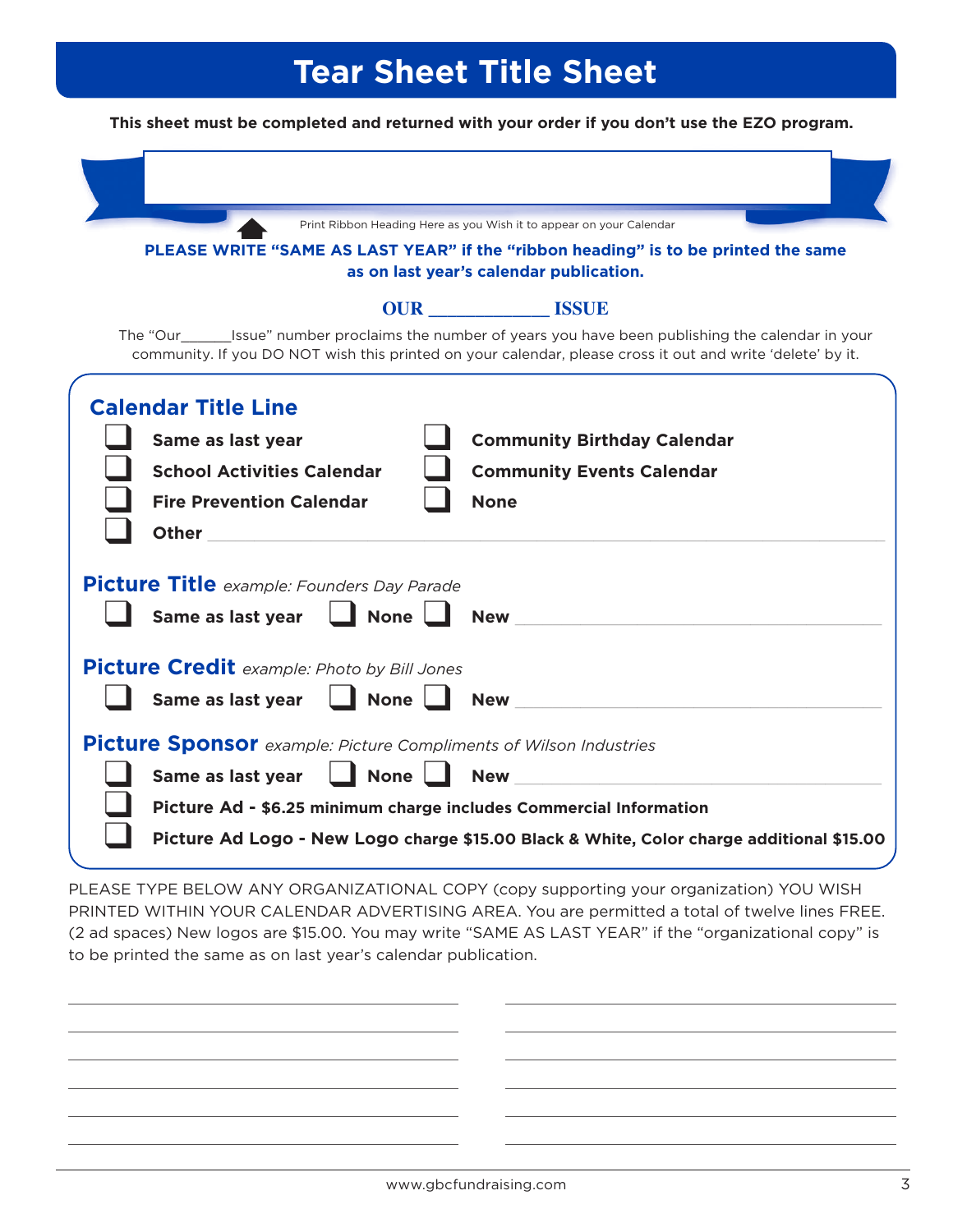## **Special Instructions Sheet**

#### **Submit this sheet and return with your calendar order.**

- **• Please use this form to submit all special instructions relating to your calendar order.**
- **• If additional space is needed, feel free to attach extra notes to this form.**
- **• Please do NOT use this form to submit new and changed ad copy.**
- **• Use the ad sheets in this book if not using our EZO program. www.gbcfundraising.com/ez**

#### **Notes or Special Instructions**

**Please List Advertisers Using New Logos Here** (Printed in Black & White **OR** Color) New logo scan cost \$15.00 each - Must include print ready copy or digital file for each new logo

**Please List Advertisers Using Color Here** Cost \$15.00 each - Ad instructions must indicate exactly what copy is to be printed in which color & include print ready copy or digital file if necessary